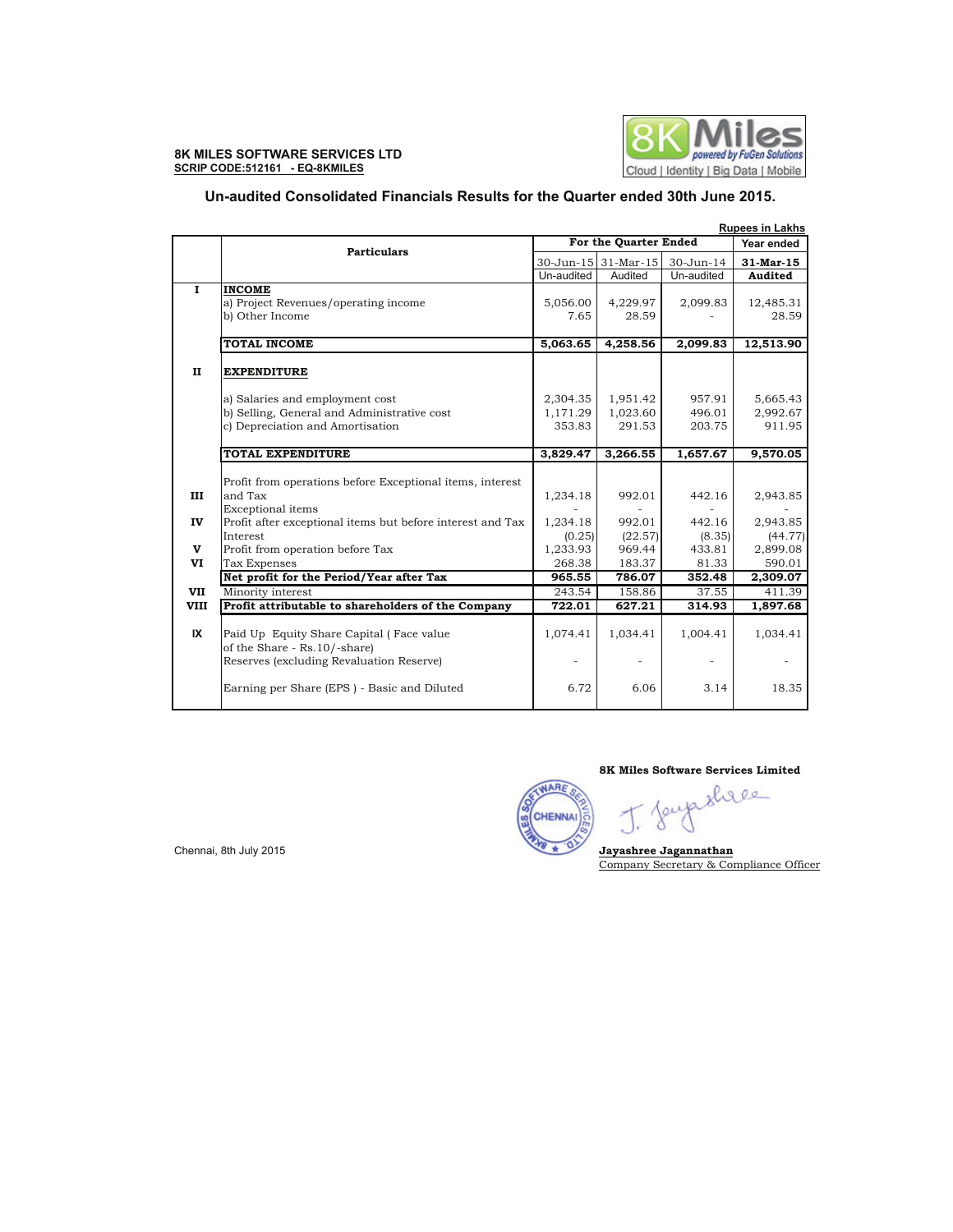#### **8K MILES SOFTWARE SERVICES LTD DEVICES DEVICES EXAMPLES DEVICES DEVICES DEVICES EXAMPLES DEVICES DEVICES EXAMPLES DEVICES DEVICES EXAMPLES DEVICES DEVICES EXAMPLES DEVICES EXAMPLES EX SCRIP CODE:512161 - EQ-8KMILES**



### **Un-audited Standalone Financials Results for the Quarter ended 30th June 2015.**

|                | <b>Rupees in Lakhs</b>                                                                        |                                            |                               |            |           |
|----------------|-----------------------------------------------------------------------------------------------|--------------------------------------------|-------------------------------|------------|-----------|
|                | <b>Particulars</b>                                                                            | Year ended<br><b>For the Quarter Ended</b> |                               |            |           |
|                |                                                                                               |                                            | 30-Jun-15 31-Mar-15 30-Jun-14 |            | 31-Mar-15 |
|                |                                                                                               | Un-audited                                 | Audited                       | Un-audited | Audited   |
| $\overline{I}$ | <b>INCOME</b>                                                                                 |                                            |                               |            |           |
|                | a) Project Revenues/operating income                                                          | 396.51                                     | 335.46                        | 249.98     | 1,239.04  |
|                | b) Other Income                                                                               | 7.65                                       | 27.03                         |            | 27.03     |
|                | TOTAL INCOME                                                                                  | 404.16                                     | 362.49                        | 249.98     | 1,266.07  |
|                |                                                                                               |                                            |                               |            |           |
| п              | <b>EXPENDITURE</b>                                                                            |                                            |                               |            |           |
|                | a) Salaries and employment cost                                                               | 178.88                                     | 170.99                        | 99.71      | 573.61    |
|                | b) Selling, General and Administrative cost                                                   | 44.14                                      | 39.78                         | 16.81      | 127.90    |
|                | c) Depreciation and Amortisation                                                              | 147.40                                     | 89.89                         | 107.47     | 413.01    |
|                | TOTAL EXPENDITURE                                                                             | 370.42                                     | 300.66                        | 223.99     | 1,114.52  |
|                |                                                                                               |                                            |                               |            |           |
| Ш              | Profit from operations before Exceptional items, interest and Tax<br><b>Exceptional</b> items | 33.74                                      | 61.83                         | 25.99      | 151.55    |
| IV             | Profit after exceptional items but before interest and Tax                                    | 33.74                                      | 61.83                         | 25.99      | 151.55    |
|                | Interest                                                                                      | (0.25)                                     | (22.49)                       | (8.35)     | (44.69)   |
| V              | Profit from operation before Tax                                                              | 33.49                                      | 39.34                         | 17.64      | 106.86    |
| VI             | Tax Expenses                                                                                  | 10.05                                      | 16.65                         | 5.29       | 36.44     |
|                | Net profit for the Period/Year after Tax                                                      | 23.44                                      | 22.69                         | 12.35      | 70.42     |
| <b>VII</b>     | Minority interest                                                                             |                                            |                               |            |           |
| <b>VIII</b>    | Profit attributable to shareholders of the Company                                            | 23.44                                      | 22.69                         | 12.35      | 70.42     |
|                |                                                                                               |                                            |                               |            |           |
| IX             | Paid Up Equity Share Capital (Face value                                                      | 1,074.41                                   | 1,034.41                      | 1,004.41   | 1,034.41  |
|                | of the Share - Rs.10/-share)                                                                  |                                            |                               |            |           |
|                | Reserves (excluding Revaluation Reserve)                                                      |                                            |                               |            |           |
|                | Earning per Share (EPS) - Basic and Diluted                                                   | 0.22                                       | 0.22                          | 0.12       | 0.68      |
| x              | Public Share Holding                                                                          |                                            |                               |            |           |
|                | -Number of Shares                                                                             | 4,087,167                                  | 3,687,167                     | 3,387,167  | 3,687,167 |
|                | -Percentage of shareholding                                                                   | 38.04                                      | 35.65                         | 33.72      | 35.65     |
| XI             | Promotors and Promotors Group                                                                 |                                            |                               |            |           |
|                | Share Holding                                                                                 |                                            |                               |            |           |
|                | a) Pledge/Encumbered                                                                          |                                            |                               |            |           |
|                | Number of Shares                                                                              |                                            |                               |            |           |
|                | -Percentage of Shares(as a % age of total                                                     |                                            |                               |            |           |
|                | Share holding of promotor and promotor group)                                                 |                                            |                               |            |           |
|                | Percentage of Shares(as a % age of total                                                      |                                            |                               |            |           |
|                | Share capital of the company)                                                                 |                                            |                               |            |           |
|                | b) Non - Encumbered                                                                           |                                            |                               |            |           |
|                | -Number of Shares                                                                             | 6,656,935                                  | 6,656,935                     | 6,656,935  | 6,656,935 |
|                | -Percentage of Shares(as a % age of total                                                     | 100.00                                     | 100.00                        | 100.00     | 100.00    |
|                | Share holding of promotor and promotor group)                                                 |                                            |                               |            |           |
|                | -Percentage of Shares(as a % age of total                                                     | 61.96                                      | 64.35                         | 66.28      | 64.35     |
|                | Share capital of the company)                                                                 |                                            |                               |            |           |
| XI             | <b>INVESTORS COMPLAINTS</b>                                                                   |                                            |                               |            |           |
|                | Pending at the beginning of the Quarter                                                       | $\pmb{0}$                                  |                               |            |           |
|                | Received durng the Quarter                                                                    | $\Omega$                                   |                               |            |           |
|                | Disposed off during the Quarter                                                               | $\overline{0}$                             |                               |            |           |
|                | Remaining un-resolved at the end of the Quarter                                               | $\overline{0}$                             |                               |            |           |
|                |                                                                                               |                                            |                               |            |           |

**Notes:**

 The above un-audited consolidated and standalone financial results for the quarter ended June 30, 2015 have 1 been reviewed by the Audit Committee and approved by the Board of Directors on 8th of July 2015

2 The consolidated results of the group includes 4 subsidiaries.

3 The figures for the corresponding previous period have been restated/regrouped, wherever necessary.



8K Miles Software Services Limited

Chennai, 8th July 2015 **Jayashree Jagannathan** Company Secretary & Compliance Officer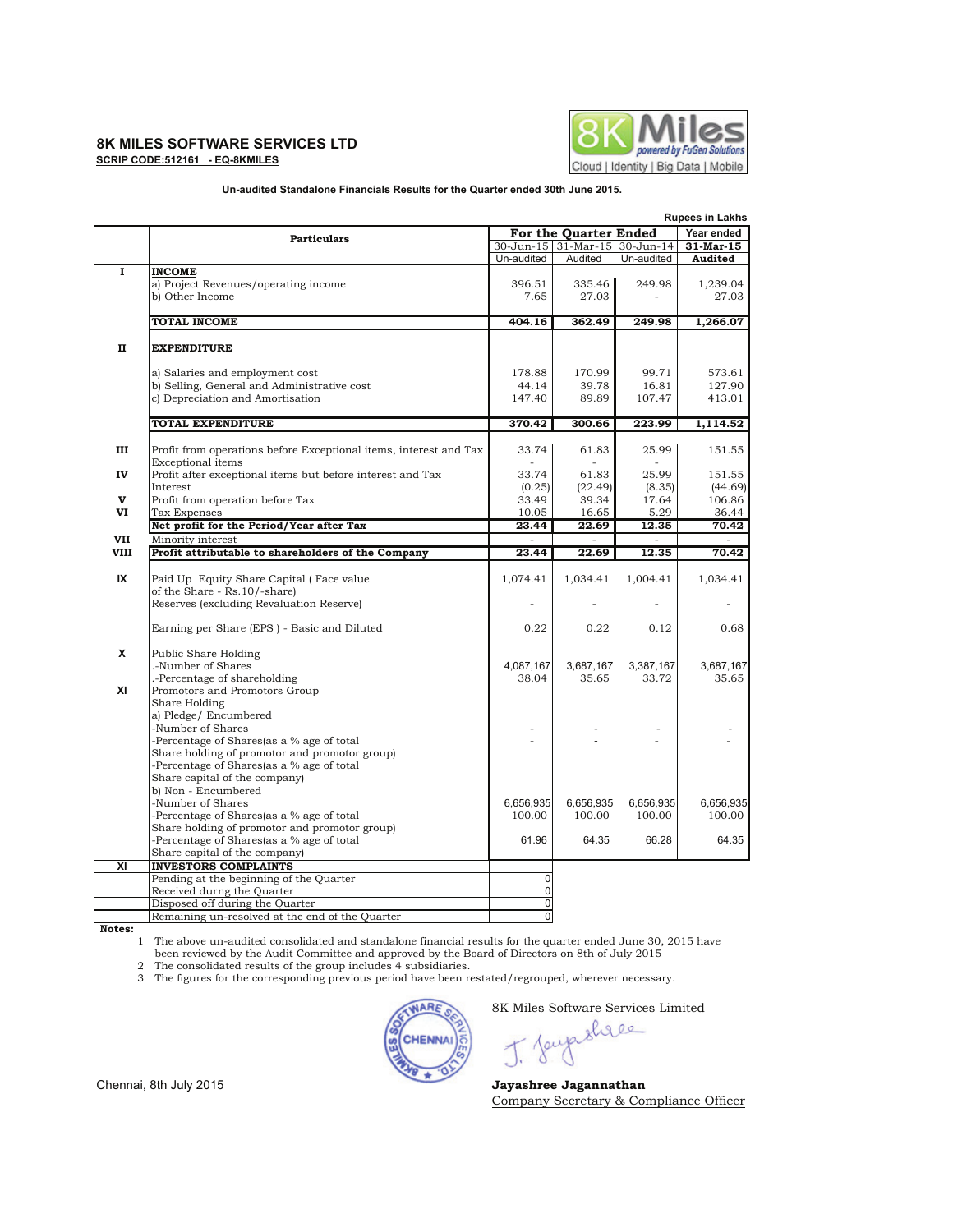CHARTERED ACCOUNTANTS Partners: V.V. GANESH, B.Sc., FCA S. HARESH, B.Com., FCA, DISA (ICA)

New No.22, (Old No.20) Govindu Street, T.Nagar, Chennai - 600 017, Phone: 2815 5757 Mob: 93835 82388 / 98412 71163 E-mail: ca.vvaanesh@amail.com E-mail hareshauditor@amail.com

#### **LIMITED REVIEW REPORT**

Independent Auditors' Review Report To the Board of Directors of **8K Miles Software Services Limited** 

- 1. We have reviewed the accompanying statement of Standalone Unaudited Financial Results of M/s. 8K Miles Software Services Limited ("the Company") for the quarter ended 30<sup>th</sup> June 2015 ("the Statement"), being published by the Company pursuant to the requirement of Clause 41 of the Listing Agreements with the stock exchanges, except for the disclosures in Part II - Select Information referred to in paragraph 4 below. This statement is the responsibility of the Company's management and has been approved by the Board of Directors. Our responsibility is to issue a report on the Statement based on our review.
- 2. We conducted our review in accordance with the Standard on Review Engagement (SRE) 2410, "Review of Interim Financial Information Performed by the Independent Auditor of the Entity" issued by the Institute of Chartered Accountants of India. This standard requires that we plan and perform the review to obtain moderate assurance as to whether the Statement is free of material misstatement. A review is limited primarily to inquiries of the Company personnel and analytical procedures applied to financial data and thus provides less assurance than an audit and accordingly, we do not express an audit opinion.
- 3. Based on our review conducted as above, nothing has come to our notice that causes us to believe that the accompanying Statement, prepared in accordance with the Accounting Standards specified under the Companies Act, 1956 (which are deemed to be applicable as per section 133 of the Companies Act, 2013, read with rule 7 of the Companies (Accounts) Rules, 2014)and other accounting principles generally accepted in India, has not disclosed the information required to be disclosed in terms of Clause 41 of the Listing Agreements with the Stock Exchanges, including the manner in which it is to be disclosed or that it contains any material misstatement.
- 4. Further, we also report that we have traced the number of shares as well as the percentage of shareholding in respect of the aggregate amount of public shareholding and the number of shares as well as the percentage of shares pledged/ encumbered and non-encumbered in respect of the aggregate amount of promoters and promoter group shareholding in terms of Clause 35 of the Listing Agreements with the Stock Exchanges and the particulars relating to investor complaints disclosed in Part II - Select Information for the quarter ended  $30<sup>th</sup>$  June 2015 of the Statement, from the details furnished by the Management/Registrars.

For GHG Associates **Chartered Accountants** 



Place: Secunderabad Date: 7<sup>th</sup> July 2015